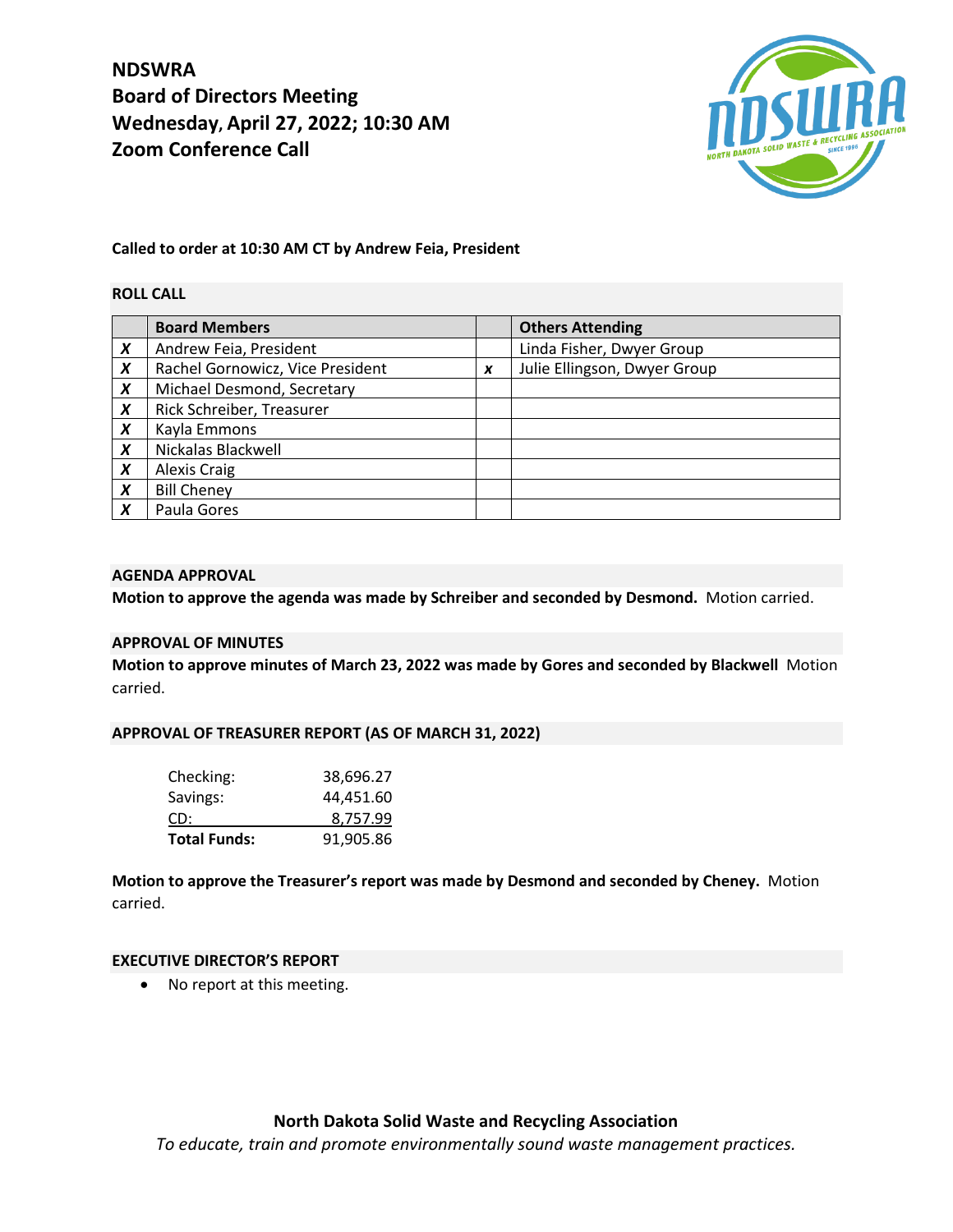**NDSWRA Board of Directors Meeting Wednesday, April 27, 2022; 10:30 AM Zoom Conference Call**



| <b>COMMITTEE REPORTS</b>                                                                                                                                                                                                                                                                                                                                                                                                                                |
|---------------------------------------------------------------------------------------------------------------------------------------------------------------------------------------------------------------------------------------------------------------------------------------------------------------------------------------------------------------------------------------------------------------------------------------------------------|
| <b>Policy Resolution</b><br>Gores                                                                                                                                                                                                                                                                                                                                                                                                                       |
| Nothing to Report                                                                                                                                                                                                                                                                                                                                                                                                                                       |
| Program/Education<br>Gornowicz                                                                                                                                                                                                                                                                                                                                                                                                                          |
| Gornowicz gave a report on the recycling workshop hosted by NDSWRA. The workshop was<br>held in Bismarck on April 20 and was attended by 35 individuals. Speakers and topics were well<br>received.                                                                                                                                                                                                                                                     |
| Schreiber<br>Finance                                                                                                                                                                                                                                                                                                                                                                                                                                    |
| Schreiber continues to attempt working with Gate City with little success. Has been visiting with<br>a financial advisor at Cornerstone in Watford City about equity investment. There was<br>discussion related to the possibility of changing banks but there didn't seem to be much of an<br>appetite for pursuing it. Research will continue.                                                                                                       |
| Membership<br>Gornowicz                                                                                                                                                                                                                                                                                                                                                                                                                                 |
| Met first week of April - assigned members to contact non-renewed members from the<br>previous year.                                                                                                                                                                                                                                                                                                                                                    |
| Nominating<br>Emmons                                                                                                                                                                                                                                                                                                                                                                                                                                    |
| Four current Board members will be ending their three-year terms in 2022.                                                                                                                                                                                                                                                                                                                                                                               |
| Awards/Scholarships<br>Craig                                                                                                                                                                                                                                                                                                                                                                                                                            |
| Met April 12 to discuss scoring matrix and will be meeting again in May to include the policy<br>group to look at establishing policy for awarding.                                                                                                                                                                                                                                                                                                     |
| Marketing/Website<br>Emmons                                                                                                                                                                                                                                                                                                                                                                                                                             |
| Met April 13 and discussed the possibility of presenting member logos on front page of website<br>similar to ND Petroleum Council. Emmons has established a LinkedIn account for the<br>Association. There was also a suggestion to increase the marketing budget to allow additional<br>contact with industries that we haven't "targeted" in the past. A motion to table the discussion<br>was made by Desmond and seconded by Gores. Motion carried. |
| Joint Conference<br>Feia                                                                                                                                                                                                                                                                                                                                                                                                                                |
| The April meeting was cancelled. Still dealing with a shortage of speakers and hope to fill out<br>some of those slots prior to the May meeting with South Dakota.                                                                                                                                                                                                                                                                                      |

# **North Dakota Solid Waste and Recycling Association**

*To educate, train and promote environmentally sound waste management practices.*